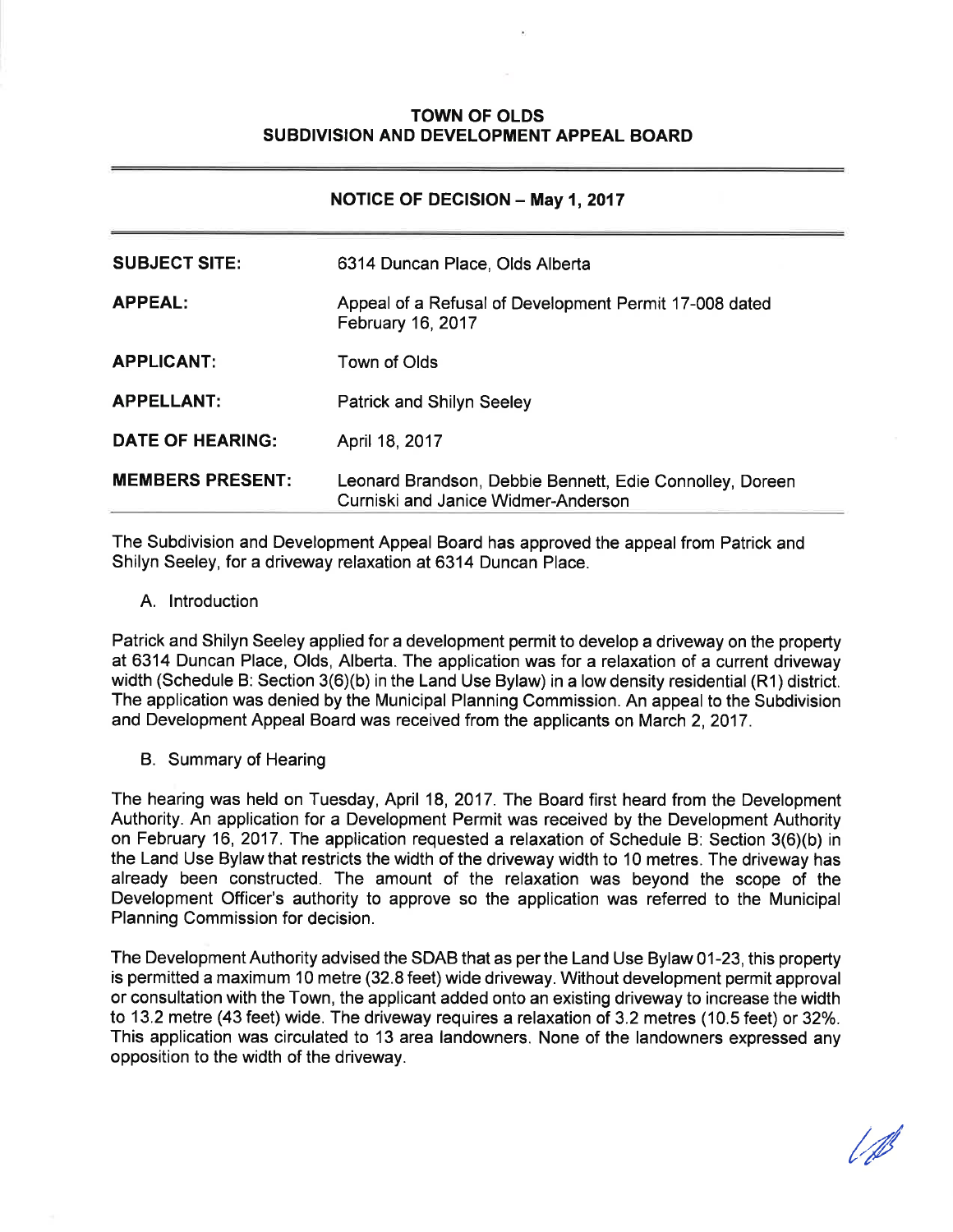The application was presented to the Municipal Planning Commission on February 16,2017 with a staff recommendation for approval of the driveway width relaxation. Planning and Development staff were of the opinion that this driveway width relaxation to allow 13.2 metres would not unduly interfere with the amenities of the neighbourhood, or materially interfere with or affect the use, enjoyment or value of the neighboring parcels of land because the driveway is on a corner lot and the driveway dimensions have not substantially diminished the front landscaping or affected street parking due to the close vicinity to the corner of the intersection. The recommendation was that the Municipal Planning Commission approve Development Permit Application DP 17-008 subject to the conditions listed in the draft Development Permit.

The Municipal Planning Commission refused the application for the following reasons:

- 1. Application is inconsistent with the Land Use Bylaw.
- 2. 32% relaxation far exceeds the allowable 15% relaxation of the Land Use Bylaw.
- 3. Excessive hard surfacing negatively impacts drainage.

The Appellant, Shilyn Seeley, was in attendance at the SDAB Hearing and gave a presentation.

Mrs. Seeley spoke to the area (referred to as the small curved triangle piece) in question where the driveway meets the sidewalk. The driveway width is in compliance with the exception of this small triangle piece at the very front of the driveway where the width is a total of 13.2 metres (3.2 metres over permitted width).

The appellant drew attention to the photos submitted in the agenda package and pointed to the cement line on the driveway to show that at the narrow part, the driveway falls within the 15% allowable extension being 11.6 metres wide. The appellant indicated that in her opinion this 5.5 ft. extension up into the driveway would not significantly affect drainage because it is not a significant hard surface and it is still possible to shovel snow to that side of the driveway. The appellant also noted that with the curved piece, it was more aesthetically pleasing and seemed to flow better with the existing tree.

The Development Officer answered questions from the SDAB members and confirmed that if the driveway had been developed straight, instead of curved, it would have met the requirements for the relaxation, depending on what would be measured.

The public notice for the hearing was placed in the April  $5<sup>th</sup>$  and  $12<sup>th</sup>$  editions of the Olds Albertan newspaper and the notice was circulated to thirteen adjacent landowners. During the hearing, one member of the public spoke in support of the application and no one spoke in opposition to the application.

Mr. Bill Windsor, who resides at Lot 13,6313 Duncan Place, spoke in support of the appeal. Mr. Windsor lives across the street and relayed that he sees the driveway as an asset as it allows for three parked vehicles. He noted that all paved driveways are an asset and there are inconsistencies in the town regarding paved/gravel driveways. Mr. Windsor asked if there were any objections in the area in response to the letters that were circulated. The Development Authority confirmed that there were no objections received from those to whom letters had been sent. Mr. Windsor stated that information may be of significance to the committee and should be considered.

115